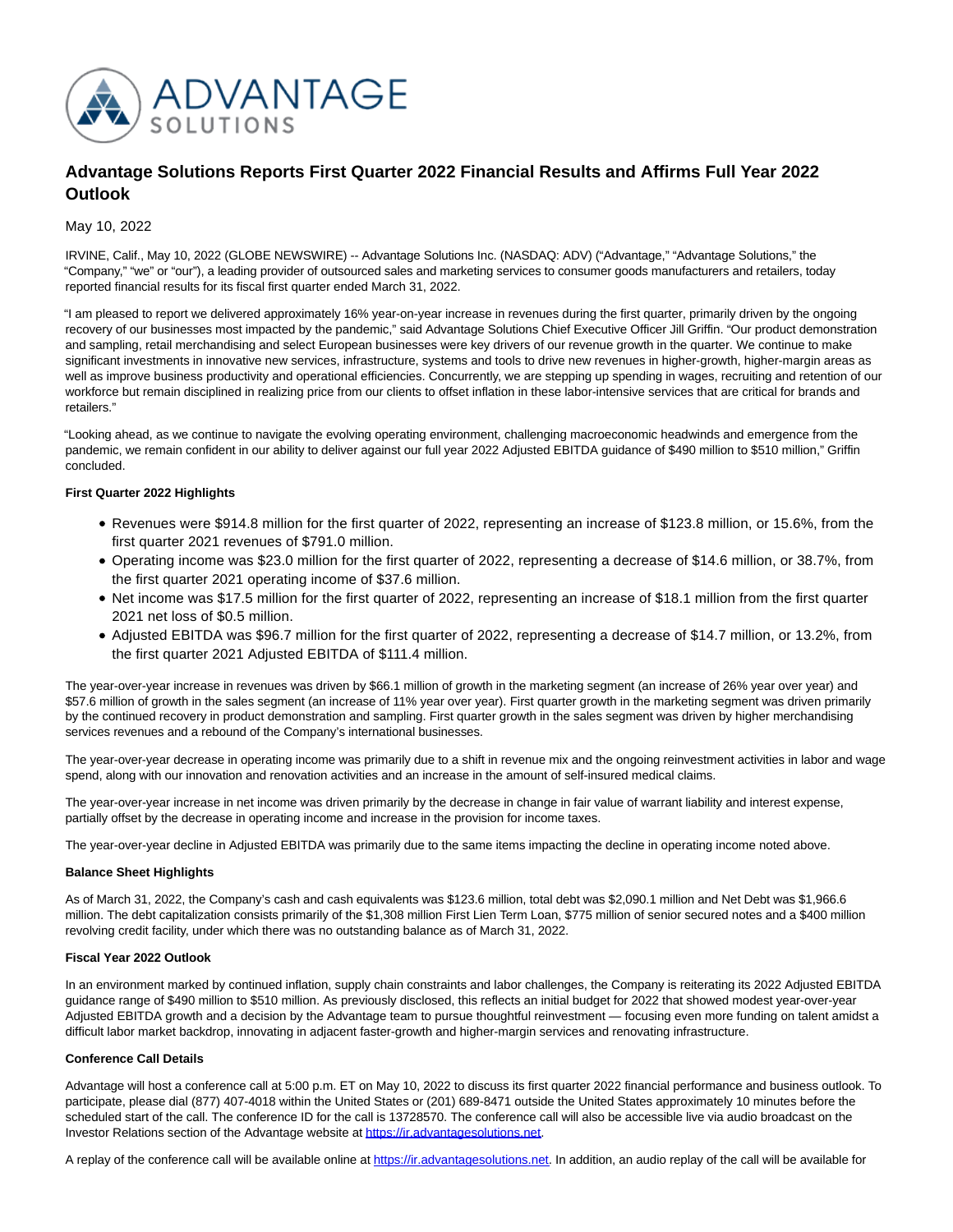one week following the call and can be accessed by dialing (844) 512-2921 within the United States or (412) 317-6671 outside the United States. The replay ID is 13728570.

### **About Advantage Solutions**

Advantage Solutions (Nasdaq: ADV) is a leading provider of outsourced sales and marketing solutions to consumer goods companies and retailers. Our data- and technology-driven services — which include headquarter sales, retail merchandising, in-store and online sampling, digital commerce, omnichannel marketing, retail media and others — help brands and retailers of all sizes get products into the hands of consumers, wherever they shop. As a trusted partner and problem solver, we help our clients sell more while spending less. Headquartered in Irvine, California, we have offices throughout North America and strategic investments in select markets throughout Africa, Asia, Australia and Europe through which we serve the global needs of multinational, regional and local manufacturers. For more information, please visit advantagesolutions.net.

#### **Forward-Looking Statements**

Certain statements in this press release may be considered forward-looking statements within the meaning of the federal securities laws, including statements regarding the expected future performance of Advantage's business. Forward-looking statements generally relate to future events or Advantage's future financial or operating performance. These forward-looking statements generally are identified by the words "may", "should", "expect", "intend", "will", "would", "estimate", "anticipate", "believe", "predict", "potential" or "continue", or the negatives of these terms or variations of them or similar terminology. Such forward-looking statements are predictions, projections and other statements about future events that are based on current expectations and assumptions and, as a result, are subject to risks, uncertainties and other factors which could cause actual results to differ materially from those expressed or implied by such forward looking statements.

These forward-looking statements are based upon estimates and assumptions that, while considered reasonable by Advantage and its management at the time of such statements, are inherently uncertain. Factors that may cause actual results to differ materially from current expectations include, but are not limited to, the COVID-19 pandemic and the measures taken in response thereto; the availability, acceptance, administration and effectiveness of any COVID-19 vaccine; market-driven wage changes or changes to labor laws or wage or job classification regulations, including minimum wage; Advantage's ability to continue to generate significant operating cash flow; client procurement strategies and consolidation of Advantage's clients' industries creating pressure on the nature and pricing of its services; consumer goods manufacturers and retailers reviewing and changing their sales, retail, marketing and technology programs and relationships; Advantage's ability to successfully develop and maintain relevant omni-channel services for our clients in an evolving industry and to otherwise adapt to significant technological change; Advantage's ability to maintain proper and effective internal control over financial reporting in the future; potential and actual harms to Advantage's business arising from the Take 5 Matter; Advantage's substantial indebtedness and our ability to refinance at favorable rates; and other risks and uncertainties set forth in the section titled "Risk Factors" in the Annual Report on Form 10-K and Quarterly Report on Form 10-Q filed by the Company with the Securities and Exchange Commission (the "SEC") on March 1, 2022 and May 10, 2022, respectively, and in its other filings made from time to time with the SEC. These filings identify and address other important risks and uncertainties that could cause actual events and results to differ materially from those contained in the forward-looking statements. Forward-looking statements speak only as of the date they are made. Readers are cautioned not to put undue reliance on forward-looking statements, and Advantage assumes no obligation and does not intend to update or revise these forward-looking statements, whether as a result of new information, future events or otherwise, except as required by law.

#### **Non-GAAP Financial Measures and Related Information**

This press release includes certain financial measures not presented in accordance with generally accepted accounting principles ("GAAP"), including Adjusted EBITDA and Net Debt. These are not measures of financial performance calculated in accordance with GAAP and may exclude items that are significant in understanding and assessing Advantage's financial results. Therefore, the measures are in addition to, and not a substitute for or superior to, measures of financial performance prepared in accordance with GAAP, and should not be considered in isolation or as an alternative to net income, cash flows from operations or other measures of profitability, liquidity or performance under GAAP. You should be aware that Advantage's presentation of these measures may not be comparable to similarly titled measures used by other companies. Reconciliations of historical non-GAAP measures to their most directly comparable GAAP counterparts are included below.

Advantage believes these non-GAAP measures provide useful information to management and investors regarding certain financial and business trends relating to Advantage's financial condition and results of operations. Advantage believes that the use of Adjusted EBITDA and Net Debt provides an additional tool for investors to use in evaluating ongoing operating results and trends and in comparing Advantage's financial measures with other similar companies, many of which present similar non-GAAP financial measures to investors. Non-GAAP financial measures are subject to inherent limitations as they reflect the exercise of judgments by management about which expense and income are excluded or included in determining these non-GAAP financial measures. Additionally, other companies may calculate non-GAAP measures differently, or may use other measures to calculate their financial performance, and therefore Advantage's non-GAAP measures may not be directly comparable to similarly titled measures of other companies.

Adjusted EBITDA means net income (loss) before (i) interest expense, net, (ii) provision for (benefit from) income taxes, (iii) depreciation, (iv) impairment of goodwill and indefinite-lived assets, (v) amortization of intangible assets, (vi) equity-based compensation of Karman Topco L.P., (vii) change in fair value of warrant liability, (viii) stock-based compensation expense, (ix) fair value adjustments of contingent consideration related to acquisitions, (x) acquisition-related expenses, (xi) costs associated with COVID-19, net of benefits received, (xii) EBITDA for economic interests in investments, (xiii) restructuring expenses, (xiv) litigation expenses (recovery), (xv) costs associated with the Take 5 Matter and (xvi) other adjustments that management believes are helpful in evaluating our operating performance.

Net Debt represents the sum of current portion of long-term debt and long-term debt, less cash and cash equivalents and debt issuance costs. With respect to Net Debt, cash and cash equivalents are subtracted from the GAAP measure, total debt, because they could be used to reduce the debt obligations.

Due to rounding, numbers presented throughout this document may not add up precisely to the totals provided and percentages may not precisely reflect the absolute figures.

This press release also includes certain estimates and projections of Adjusted EBITDA, including with respect to expected fiscal 2022 results. Due to the high variability and difficulty in making accurate estimates and projections of some of the information excluded from Adjusted EBITDA, together with some of the excluded information not being ascertainable or accessible, Advantage is unable to quantify certain amounts that would be required to be included in the most directly comparable GAAP financial measures without unreasonable effort. Consequently, no disclosure of estimated or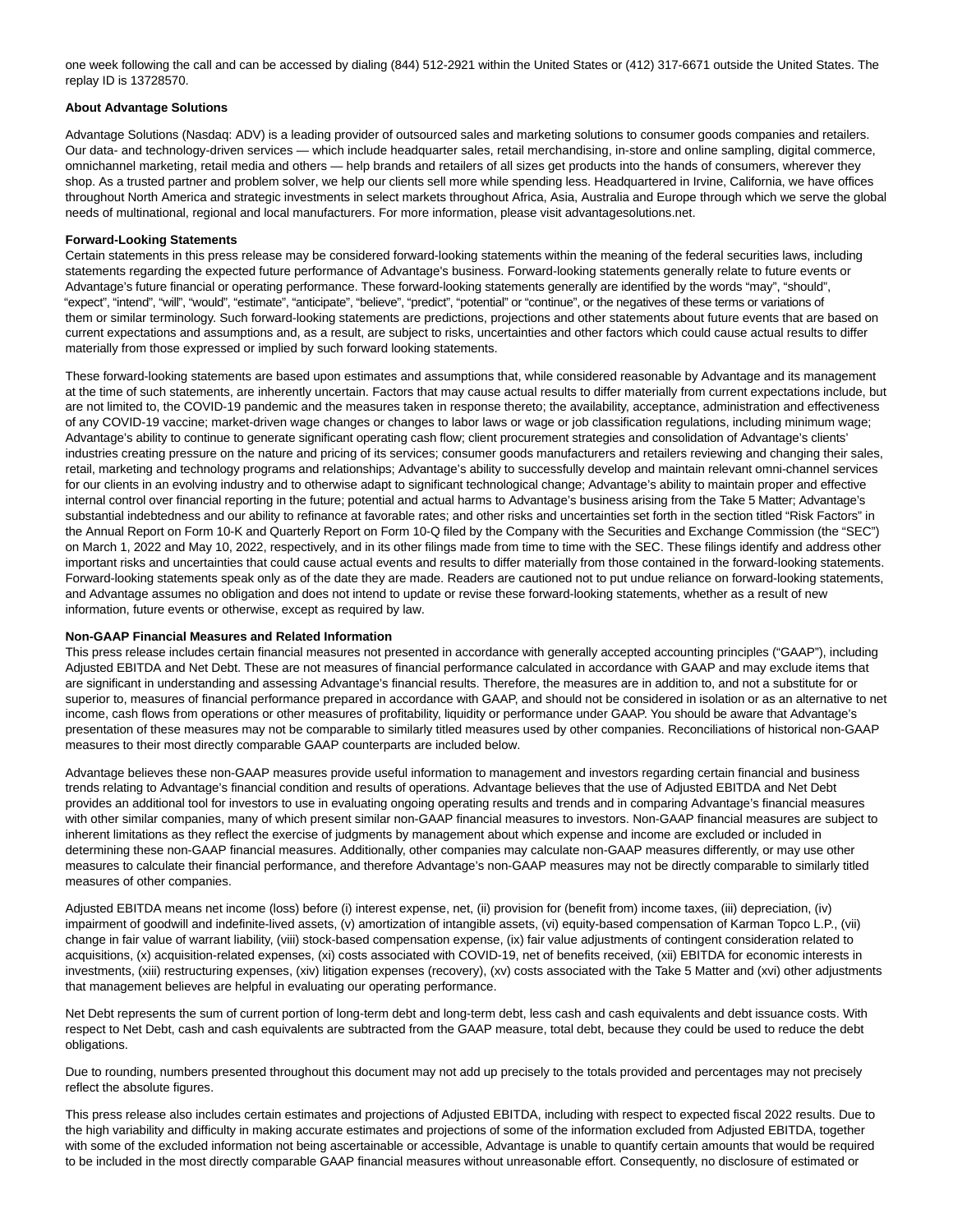## **Advantage Solutions Inc. Reconciliation of Net Income (loss) to Adjusted EBITDA (Unaudited)**

| <b>Consolidated</b>                                                                               | <b>Three Months Ended</b><br>March 31, |           |      |          |
|---------------------------------------------------------------------------------------------------|----------------------------------------|-----------|------|----------|
|                                                                                                   |                                        | 2022      |      | 2021     |
| (in thousands)                                                                                    |                                        |           |      |          |
| Net income (loss)                                                                                 | \$                                     | 17,534    | - \$ | (546)    |
| Add:                                                                                              |                                        |           |      |          |
| Interest expense, net                                                                             |                                        | 11,883    |      | 30,865   |
| Provision for income taxes                                                                        |                                        | 9,049     |      | 1,743    |
| Depreciation and amortization                                                                     |                                        | 57,768    |      | 59,613   |
| Equity-based compensation of Topco <sup>(a)</sup>                                                 |                                        | (2,795)   |      | (2,814)  |
| Change in fair value of warrant liability                                                         |                                        | (15, 442) |      | 5,526    |
| Stock-based compensation expense(b)                                                               |                                        | 7,771     |      | 8,655    |
| Fair value adjustments related to contingent consideration related to acquisitions <sup>(c)</sup> |                                        | 2,134     |      | (1,043)  |
| Acquisition-related expenses <sup>(d)</sup>                                                       |                                        | 9,585     |      | 5,146    |
| EBITDA for economic interests in investments <sup>(i)</sup>                                       |                                        | (4,052)   |      | (1, 189) |
| Restructuring expenses <sup>(e)</sup>                                                             |                                        | 643       |      | 4,096    |
| Litigation expenses (recovery) <sup>(f)</sup>                                                     |                                        |           |      | (818)    |
| Costs associated with COVID-19, net of benefits received <sup>(g)</sup>                           |                                        | 1,574     |      | 1,293    |
| Costs associated with the Take 5 Matter <sup>(h)</sup>                                            |                                        | 1,087     |      | 901      |
| <b>Adjusted EBITDA</b>                                                                            |                                        | 96,739    |      | 111,428  |

<sup>(</sup>a) Represents expenses related to (i) equity-based compensation expense associated with grants of Common Series D Units of Topco made to one of the Advantage Sponsors and (ii) equity-based compensation expense associated with the Common Series C Units of Topco.

- (b) Represents non-cash compensation expense related to the 2020 Incentive Award Plan and the 2020 Employee Stock Purchase Plan.
- (c) Represents adjustments to the estimated fair value of our contingent consideration liabilities related to our acquisitions. See Note 5-Fair Value of Financial Instrumentsto our unaudited condensed financial statements for the three months ended March 31, 2022 and 2021.
- (d) Represents fees and costs associated with activities related to our acquisitions and restructuring activities related to our equity ownership, including transaction bonuses paid in connection with the Transactions, professional fees, due diligence and integration activities.
- (e) Represents fees and costs associated with various internal reorganization activities among our consolidated entities.
- (f) Represents legal settlements that are unusual or infrequent costs associated with our operating activities.

\_\_\_\_\_\_\_\_\_\_\_\_\_\_

 $\overline{\phantom{a}}$ 

- (g) Represents (i) costs related to implementation of strategies for workplace safety in response to COVID-19, including employee-relief fund, additional sick pay for front-line associates, medical benefit payments for furloughed associates and personal protective equipment; and (ii) benefits received from government grants for COVID-19 relief.
- (h) Represents costs associated with the Take 5 Matter, primarily, professional fees and other related costs, for the three months ended March 31, 2022 and 2021, respectively.
- (i) Represents additions to reflect our proportional share of Adjusted EBITDA related to our equity method investments and reductions to remove the Adjusted EBITDA related to the minority ownership percentage of the entities that we fully consolidate in our financial statements.

### **Advantage Solutions Inc. Reconciliation of Total Debt to Net Debt (Unaudited)**

| (in millions)                          |    | March 31, 2022 |  |
|----------------------------------------|----|----------------|--|
| Current portion of long-term debt      | \$ | 15.0           |  |
| Long-term debt, net of current portion |    | 2,027.7        |  |
| Less: Debt issuance costs              |    | (47.5)         |  |
| <b>Total Debt</b>                      |    | 2,090.2        |  |
| Less: Cash and cash equivalents        |    | 123.6          |  |
| Total Net Debt <sup>(a)</sup>          | S  | 1,966.6        |  |